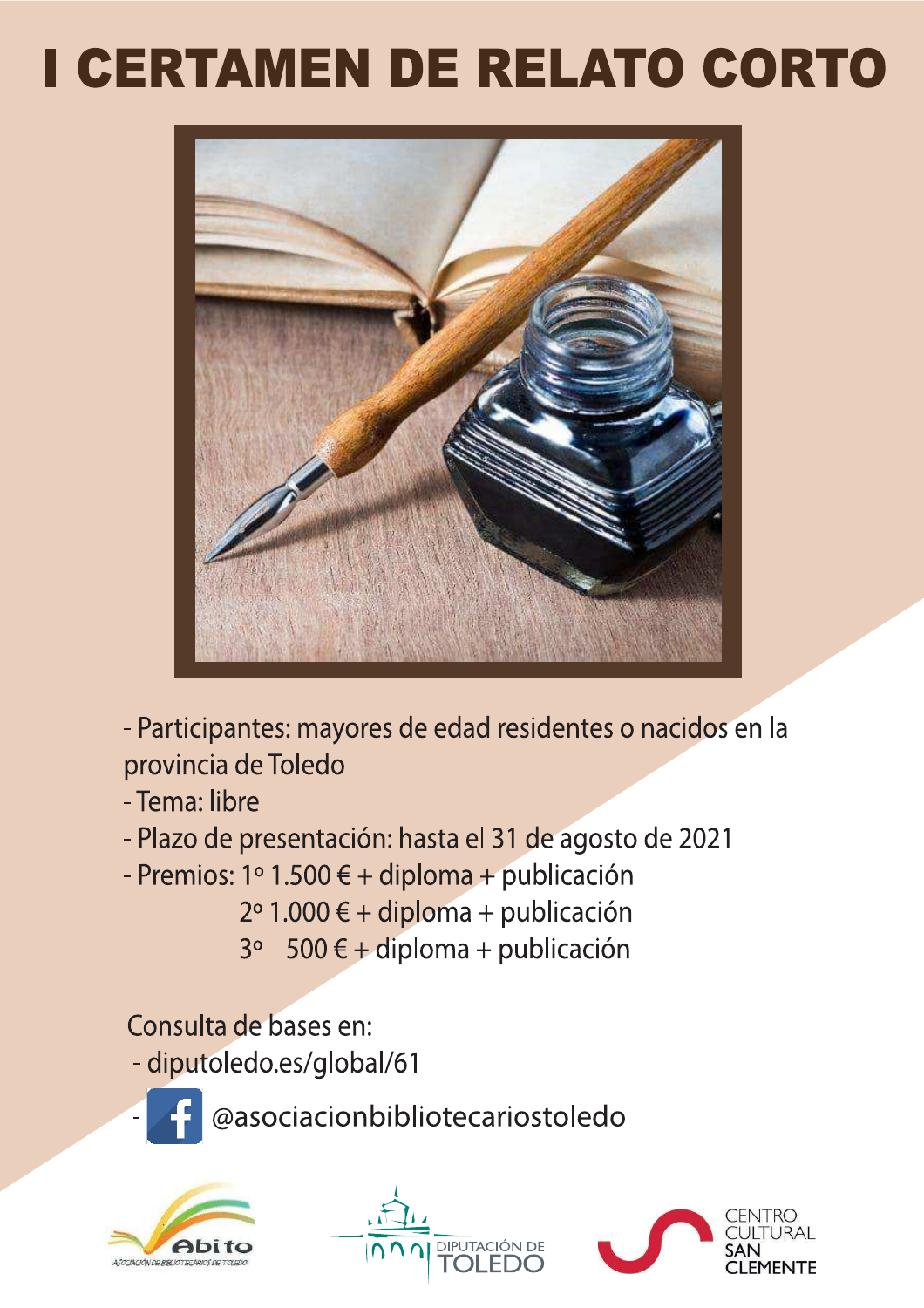





### **CERTAMEN DE RELATO CORTO**

La Diputación Provincial de Toledo y la Asociación de Bibliotecarios de Toledo (ABITO) organizan y convocan para el año 2021 el Primer Certamen de Relato Corto.

#### **BASES**

#### **PARTICIPANTES**

- 1. Podrán participar todas las personas mayores de edad que lo deseen, siempre que residan o hayan nacido en cualquiera de las localidades de la provincia de Toledo.
- 2. Los relatos serán originales, inéditos en cualquier soporte, escritos en español y no estar sujetos a compromiso alguno de edición.
- 3. No se podrá presentar más de un relato por participante, deberán tener un único autor y no estar premiado en otros certámenes, ni haber estado sujeto a publicación alguna.

#### **TEMA**

4. El tema del certamen será libre.

#### **FORMATO Y PRESENTACION DE LAS OBRAS**

- 5. La obra estará escrita con fuente de texto Arial, en cuerpo de 12 puntos e interlineado de 1,5 líneas. La extensión máxima será de 3.000 palabras.
- 6. La obra se presentará a través de correo electrónico en dos documentos:
	- El primer documento, que se denominará con el título de la obra y el seudónimo, contendrá el texto de la obra presentada a concurso. El texto de este primer documento, el relato presentado al certamen, deberá enviarse tanto en formato en pdf como en Word.
	- El segundo documento, que se denominará con el título de la obra más la palabra "plica", contendrá los datos personales del autor: nombre y apellidos, DNI, fecha de nacimiento, dirección postal, correo electrónico, teléfono de contacto y el seudónimo, así como cualquier documento que justifique la residencia o nacimiento en la provincia de Toledo. Además, se deberá incluir una declaración responsable de que el relato no está sujeto a otros certámenes o concursos pendientes de resolución.
	- El/la secretario/a del Jurado recibirá todos los documentos, trasladándose al jurado únicamente los relatos participantes con título y pseudónimo, para garantizar el anonimato.
	- La obra presentada a concurso se enviará a la siguiente dirección de correo electrónico: abitobibliotecario@gmail.com. En el "asunto" se indicará "Certamen de Relato Corto 2021".
- 7. Los trabajos que no cumplan algunos de los requisitos expuestos en estas bases no entrarán a concurso.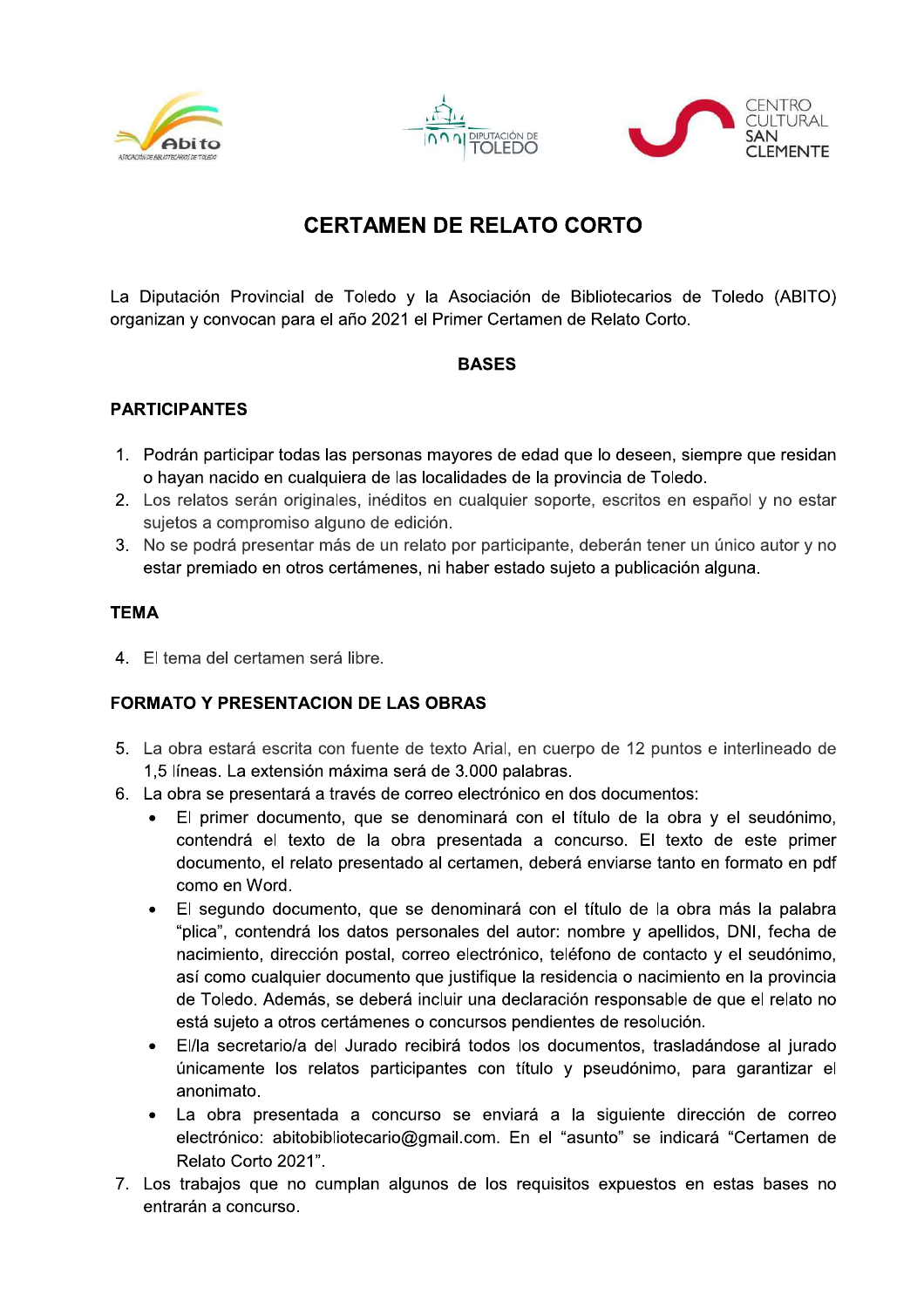#### **CALENDARIO, PLAZOS Y FECHA DE DESARROLLO**

8. Las fechas principales a tener en cuenta son: Último día de presentación de los textos: 31 de agosto de 2021 Fallo del jurado: 29 de octubre de 2021 Entrega de los premios: 19 de noviembre de 2021

#### **JURADO**

9. El jurado lo conformaran personas relacionadas con la creación literaria y la cultura. Estará constituido por un mínimo de dos representantes de cada una de las entidades organizadoras y dos escritores de reconocido prestigio. Su composición será:

Presidente/a: Diputada Delegada de Educación y Cultura de la Diputación de Toledo, que podrá delegar en el Adjunto a la Dirección del Área.

Secretario/a: Un funcionario/a de la Diputación de Toledo adscrito al Centro Cultural San Clemente.

Vocales: Dos miembros de la Asociación de Bibliotecarios de Toledo.

Dos escritores de reconocido prestigio.

El fallo del jurado se hará público a través de las páginas web y redes sociales de la Diputación de Toledo y de ABITO, así como en los medios de comunicación que se crea oportuno. El veredicto del jurado será inapelable.

A propuesta del Jurado, la Junta de Gobierno de la Diputación Provincial de Toledo aprobará definitivamente la adjudicación de los premios y el nombre de los premiados.

10. El hecho de participar en este concurso implica la plena aceptación de sus bases. Todas las incidencias no previstas en ellas serán resueltas por la organización en beneficio de. certamen.

#### **PREMIOS**

- 11. Se establecen tres premios:
	- Primer premio, dotado con 1.500 euros + diploma + publicación
	- Segundo premio, dotado con 1.000 euros + diploma + publicación
	- Tercer premio, dotado con 500 euros + diploma + publicación
- 12. Al presente concurso le será de aplicación lo establecido en el artículo 75.2 c) del Real Decreto 439/2007 de 30 de marzo, Reglamento del IRPF y tendrá la consideración de ganancias patrimoniales, por lo que le será de aplicación la Ley 35/2006 del 28 de noviembre, vigente y demás disposiciones concordantes. El tipo de retención establecido en la escala de retenciones del IRPF, según el artículo 101.7, es de un 19 % para 2021. De conformidad con la normativa, se informa a los participantes que los premios en metálico están sujetos a retención o ingreso a cuenta del IRPF siempre que el valor del premio sea superior a 300 €.
- 13. El jurado, cuyo fallo será inapelable, podrá declarar los premios desiertos. Así mismo está facultado para resolver toda cuestión de su competencia que no hubiese quedado establecida de modo explícito en las presentes bases. El fallo se comunicará personalmente a los ganadores por teléfono o correo electrónico. También podrá establecer los accésits que estime oportunos.
- 14. El acto de entrega de los premios se realizará en dependencias de la Diputación de Toledo, siendo condición indispensable para tener derecho a premio estar presente en